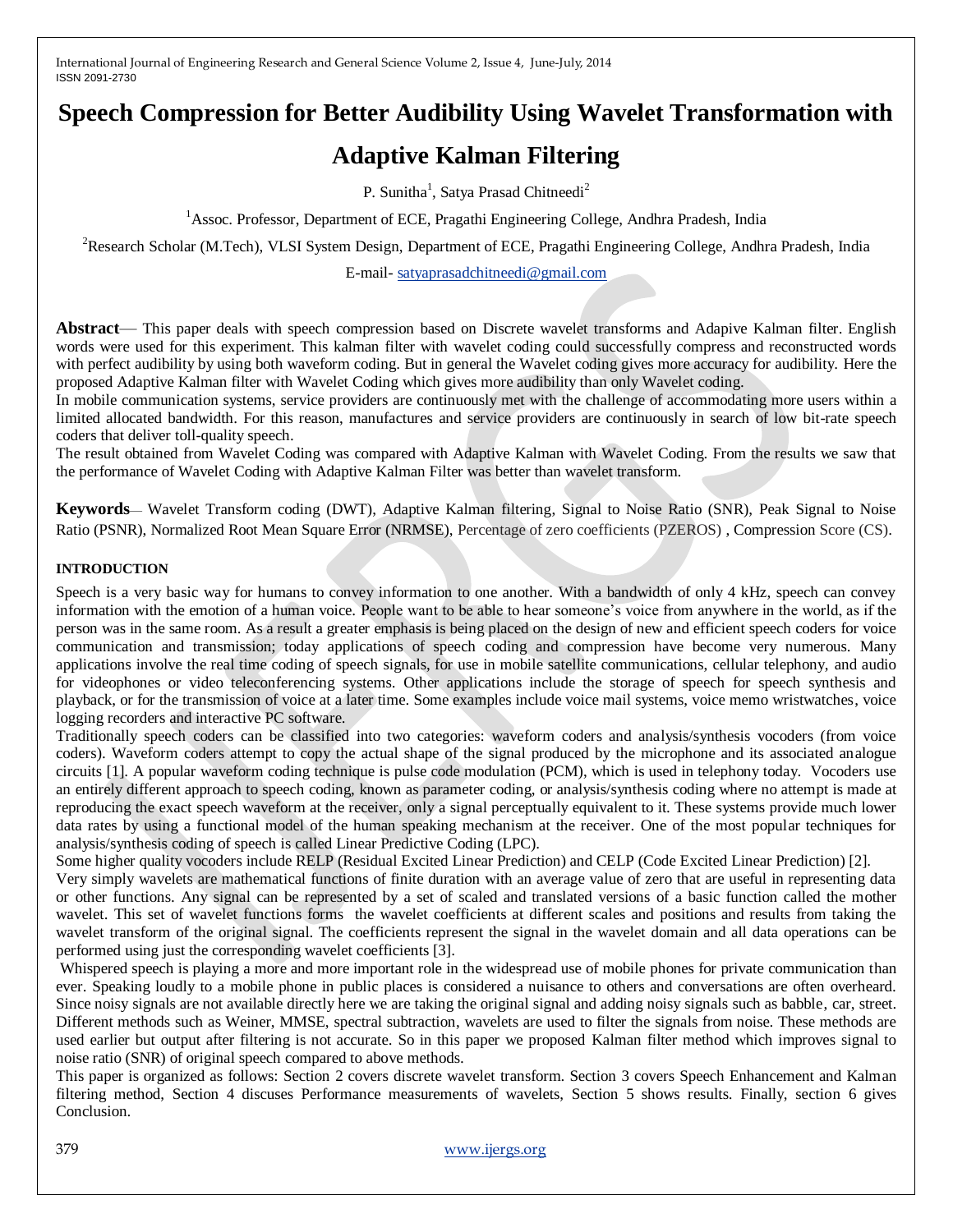# **SPEECH COMPRESSION USING DISCRETE WAVE TRANSFORM**

Speech compression using discrete wave transforms (DWT) is shown in steps below.

## **Choice of Appropriate Wavelet**

The choice of the mother wavelet plays a very important role in designing high quality speech. Choosing the appropriate wavelet will maximize the SNR and minimizes the relative error. Here we selected db20 wavelet for better results.

Wavelets with more vanishing moments provide better reconstruction quality, as they introduce less distortion into the processed speech and concentrate more signal energy in a few neighboring coefficients. However the computational complexity of the DWT increases with the number of vanishing moments and hence for real time applications it is not practical to use wavelets with an arbitrarily high number of vanishing moments [4].

### **Decomposition Level**

Wavelets work by decomposing a signal into different frequency bands and this task is carried out by choosing the wavelet function and computing the discrete wavelet transform (DWT) [5]. Choosing a decomposition level for the DWT Usually depends on the type of signal being analyzed.

### **Truncation of Coefficients**

The coefficients obtained after applying DWT on the frame concentrate energy in few neighbors. Here we are truncating all coefficients with "low" energy and retain few coefficients holding the high energy value. Two different approaches are available for calculating thresholds.

### **Global Thresholding**

The aim of Global thresholding is to retain the largest absolute value coefficients. In this case we can manually set a global threshold. The coefficient values below this value should be set to zero, to achieve compression.

## **Level dependent Thresholding**

This approach consists of applying visually determined level dependent thresholds to each de composition level in the Wavelet Transform. The value of the threshold applied depends on the compression. The task is to obtain high compression and an acceptable SNR needed to reconstruct the signal and detect it. Among these two, high SNR is achieved using global thresholding compared to level dependent thresholding.

### **Encoding**

Signal compression is achieved by first truncating small valued coefficients and then efficiently encoding them.

One way of representing the high-magnitude coefficients is to store the coefficients along with their respective positions in the wavelet transform vector [5]. For a speech signal of frame size F, taking the DWT generates a frame of size T, slightly larger than F. If only the largest L coefficients are retained, then the compression ratio C is given by:  $C = F/2L$ 

Another approach to compression is to encode consecutive zero valued coefficients [6], with two bytes. One byte to indicate a sequence of zeros in the wavelet transforms vector and the second byte representing the number of consecutive zeros.

# **SPEECH ENHANCEMENT**

# **Modeling noisy speech and filtering**

If the clean speech is represented as  $x(n)$  and the noise signal as  $v(n)$ , then the noise-corrupted speech  $y(n)$ , which is the only observable signal in practice, is expressed as

 $Y(n) = x(n) + v(n)$  (1)

In Wiener filtering method filtering depends on the adaptation of the transfer function from sample to sample based on the speech signal statistics (mean and variance). It is implemented in time domain to accommodate for the varying nature of the speech signal. The basic principle of the Wiener filter is to obtain an estimate of the clean signal from that corrupted by additive noise. This estimate is obtained by minimizing the Mean Square Error (MSE) between the desired signal *s* (*n*) and the estimated signal ˆ*s*(*n*). Transfer Function in frequency domain is given below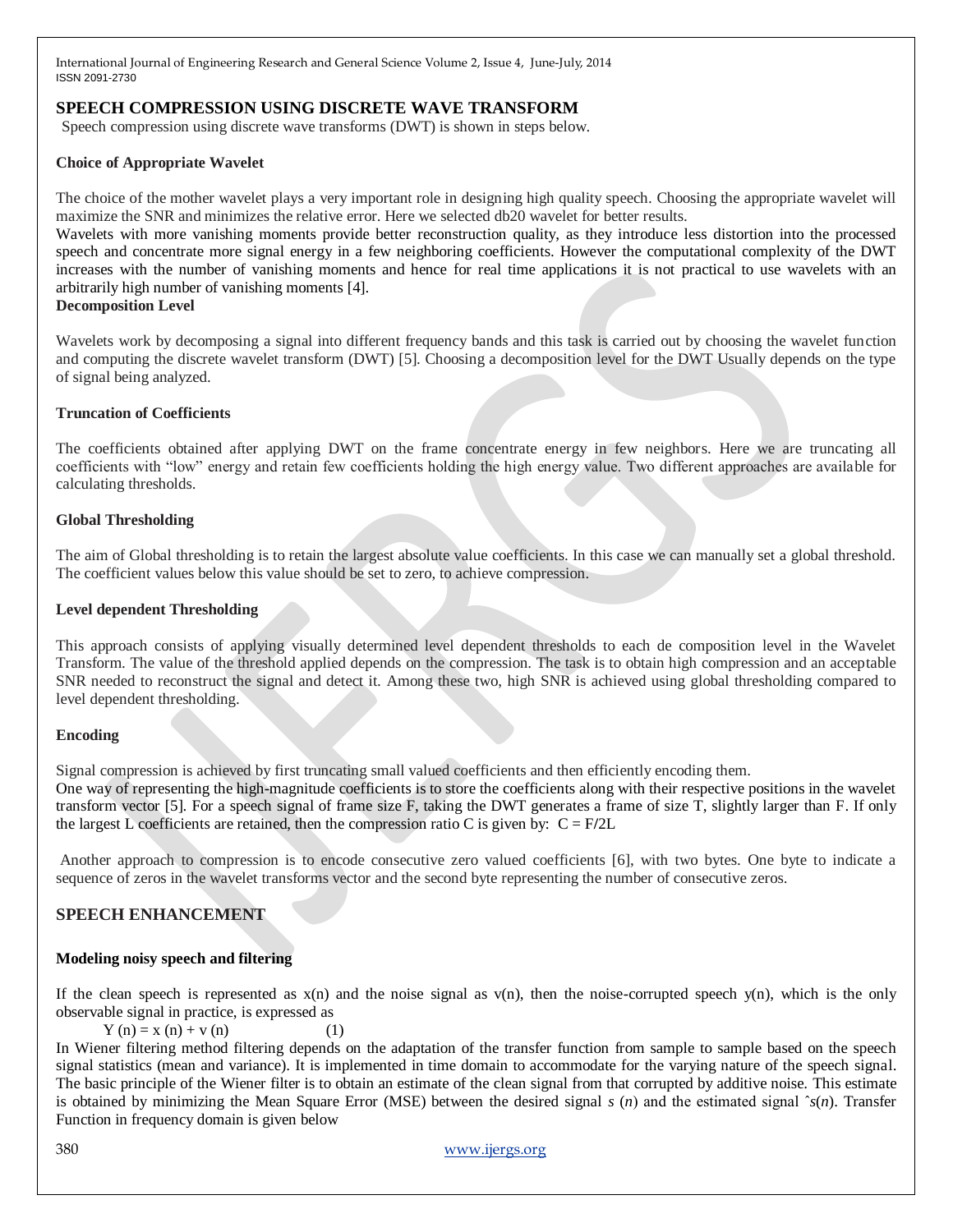### $H(\omega) = P_s(\omega) + P_v(\omega)$

Where P<sub>s</sub> (ω) and P<sub>v</sub> (ω) are the power spectral densities of the clean and the noise signals, respectively.

An improved method is based on minimum mean square error-short time spectral amplitude (MMSE-STSA) is proposed to cancel background noise in whispered speech. Using the acoustic character of whispered speech, the algorithm can track the change of nonstationary background noise effectively. Compared with original MMSE-STSA algorithm and method in selectable mode Vo-coder (SMV), the improved algorithm can further suppress the residual noise for low signal-to-noise radio (SNR) and avoid the excessive suppression. Whereas in Spectral subtraction based speech enhancement methods are known to be effective for the suppression of additive stationary, broadband noise. Tonal noises such as car horn sounds are found to cause serious degradation of the output speech quality. And in wavelet de-noising method is a nonlinear de-noising method based on the wavelet decomposition. Compared with the traditional low pass filters, the wavelet de-noising method can not only realize the function of low pass filter but also maintain the feature of the signal. Among the different methods of wavelet de-noising, the wavelet threshold de-noising method is applied widely and can meet the needs of real time.

### **Kalman Filtering Method**

 The Kalman filter is an unbiased, time-domain, linear minimum mean squared error (MMSE) estimator, where the enhanced speech is recursively estimated on a sample-by-sample basis. Hence, the Kalman filter can be viewed as a joint estimator for both the magnitude and phase spectrum of speech, under non-stationary assumptions [7]. This is in contrast to the short-time Fourier transform (STFT)-based enhancement methods, such as spectral subtraction, Wiener filtering, and MMSE estimation [8], where the noisy phase spectrum is combined with the estimated clean magnitude spectrum to produce the enhanced speech frame. However, it has been reported that for spectral SNRs greater than approximately 8 dB, the use of unprocessed noisy phase spectrum does not lead to perceptible distortion [8], kalman filter is used by Stephen So, Kamil K. W´ojcicki, Kuldip K. Paliwal for speech enhancement in his paper "Single-channel speech enhancement using Kalman filtering in the modulation domain" 2010 [9]

In the scalar Kalman filter that is used for speech enhancement, v (n) is a zero-mean, white Gaussian noise that is uncorrelated with  $x(n)$ 3. A p<sup>th</sup> order linear predictor is used to model

The speech signal:

$$
x(n) = -\sum_{k=1}^{p} a_k x(n-k) + w(n)
$$
 (2)

Where  $\{ak, k = 1, 2, \ldots, p\}$  are the wavelets and w(n) is the white Gaussian excitation with zero mean and a variance of  $\sigma_w$ .Rewriting Eq. (1) and (2) using state vector representation:

| $x(n) = Ax(n - 1) + dw(n)$ | (3) |
|----------------------------|-----|
| $y(n) = c^{T} x(n) + v(n)$ | (4) |

where  $\mathbf{x}(n) = [x(n), x(n-1), \ldots, x(n-p+1)]$  is the 'hidden 'state vector,  $\mathbf{d} = [1, 0, \ldots, 0]$  and  $\mathbf{c} = [1, 0, \ldots, 0]$  are the measurement vectors for the excitation noise and observation, respectively. The linear prediction state transition matrix **A** is given by:

|       | $-a_1$ | $=$ $a_{\odot}$ |                    | $\cdots$ $-a_{p-1}$ | $-a_p$ |     |
|-------|--------|-----------------|--------------------|---------------------|--------|-----|
|       |        |                 |                    |                     |        |     |
| $A =$ | 0      | ÷.,             | t                  |                     | İ      |     |
|       | i      | ٠,              | ٠.<br>$\mathbb{R}$ |                     | i      |     |
|       | 0      | $\cdots$        | 0                  |                     | 0      |     |
|       |        |                 |                    |                     |        | (5) |

When provided with the current sample of corrupted speech y(n), the Kalman filter calculates  $\hat{x}(n|n)$ , which is an unbiased, linear MMSE estimate of the state vector **x**(n), by using the following recursive equations

```
381 www.ijergs.org
P(n|n-1) = AP(n-1|n-1)A<sup>T</sup> + \sigma_w^2 dd^TK(n) = P(n|n-1)c[\sigma_v^2 + c^T P(n|n-1)c]^{-1}\hat{x}(n|n-1) = Ax(n-1|n-1)P(n|n) = [I - K(n)C^{T}]P(n|n-1)
```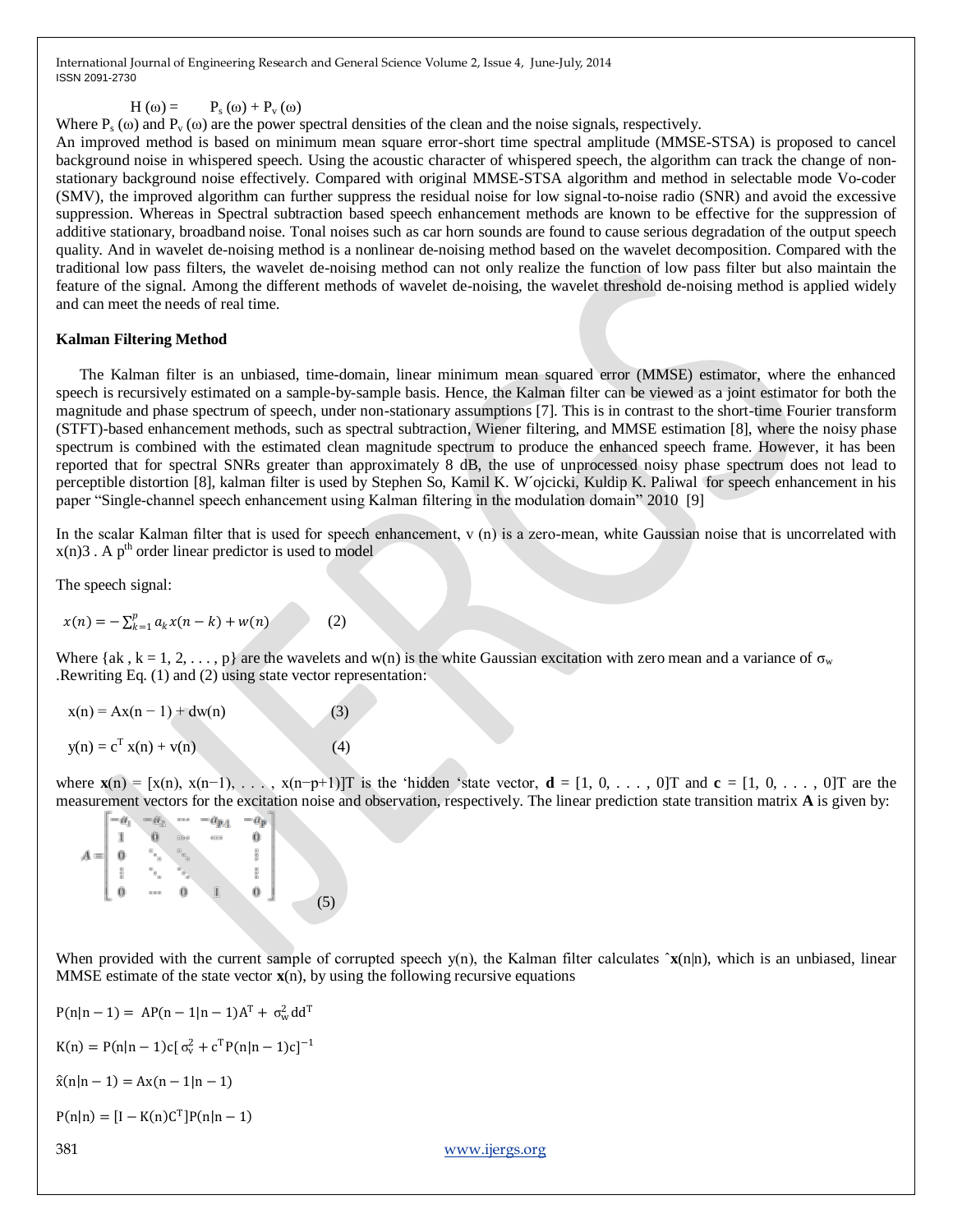$\hat{x}(n|n) = \hat{x}(n|n-1) + K(n)[y(n) - C^{T}\hat{x}(n|n-1)]$ 

The current estimated sample is then given by  $\hat{x}(n) = c^{T} \hat{x}(n|n)$ This extracts the first component of the estimated state vector. During the operation of the Kalman filter, the noise corrupted speech y(n) is windowed into non-overlapped, short (e.g. 20 ms) frames and the wavelets and excitation variance σ2 we are estimated.

# **WAVELETS PERFORMANCE MEASURES**

A number of quantitative parameters can be used to evaluate the performance of the wavelet based speech coder, in terms of both reconstructed signal quality after decoding and compression scores. The following parameters are compared:

- Signal to Noise Ratio (SNR),
- Peak Signal to Noise Ratio (PSNR),
- Normalized Root Mean Square Error (NRMSE),
- Percentage of zero coefficients (PZEROS)
- Compression Score (CS)

The results obtained for the above quantities are calculated using the following formulas

## **Signal to Noise Ratio (SNR)**

This value gives the quality of reconstructed signal. Higher the value, the better:

 $SNR = 10 log_{10} (\frac{\sigma x^2}{\sigma s^2})$  $\frac{0x}{\sigma e^2}$ )

 $\sigma x^2$  Is the mean square of the speech signal and  $\sigma e^2$  is the mean square difference between the original and reconstructed signals.

**Peak Signal to Noise Ratio (PSNR)**

$$
PSNR = 10 \log_{10} \frac{NX^2}{\|X - r\|^2}
$$

N is the length of the reconstructed signal, X is the maximum absolute square value of the signal x and  $||x-r||2$  is the energy of the difference between the original and reconstructed signals.

### **Normalized Root Mean Square Error (NRMSE)**

$$
NRMSE = sqrt[(x(n) - r(n))^{2} / (x(n) - \mu x(n))^{2}]
$$

Where  $X(n)$  is the speech signal,  $r(n)$  is the reconstructed signal, and  $\Box x(n)$  is the mean of the speech signal.

### **Percentage of zero coefficients (PZEROS)**

It is given by the relation:

 $PZEROS = 100*(No of Zeros of the current decomposition) / No of coefficients.$ 

### **Compression Score (CS)**

It is the ratio of length of the original signal to the compressed signal.

 $C = \text{Length}(x(n))$  / Length (cWC)

cWC is the length of the compressed wavelet transform vector.

382 [www.ijergs.org](http://www.ijergs.org/)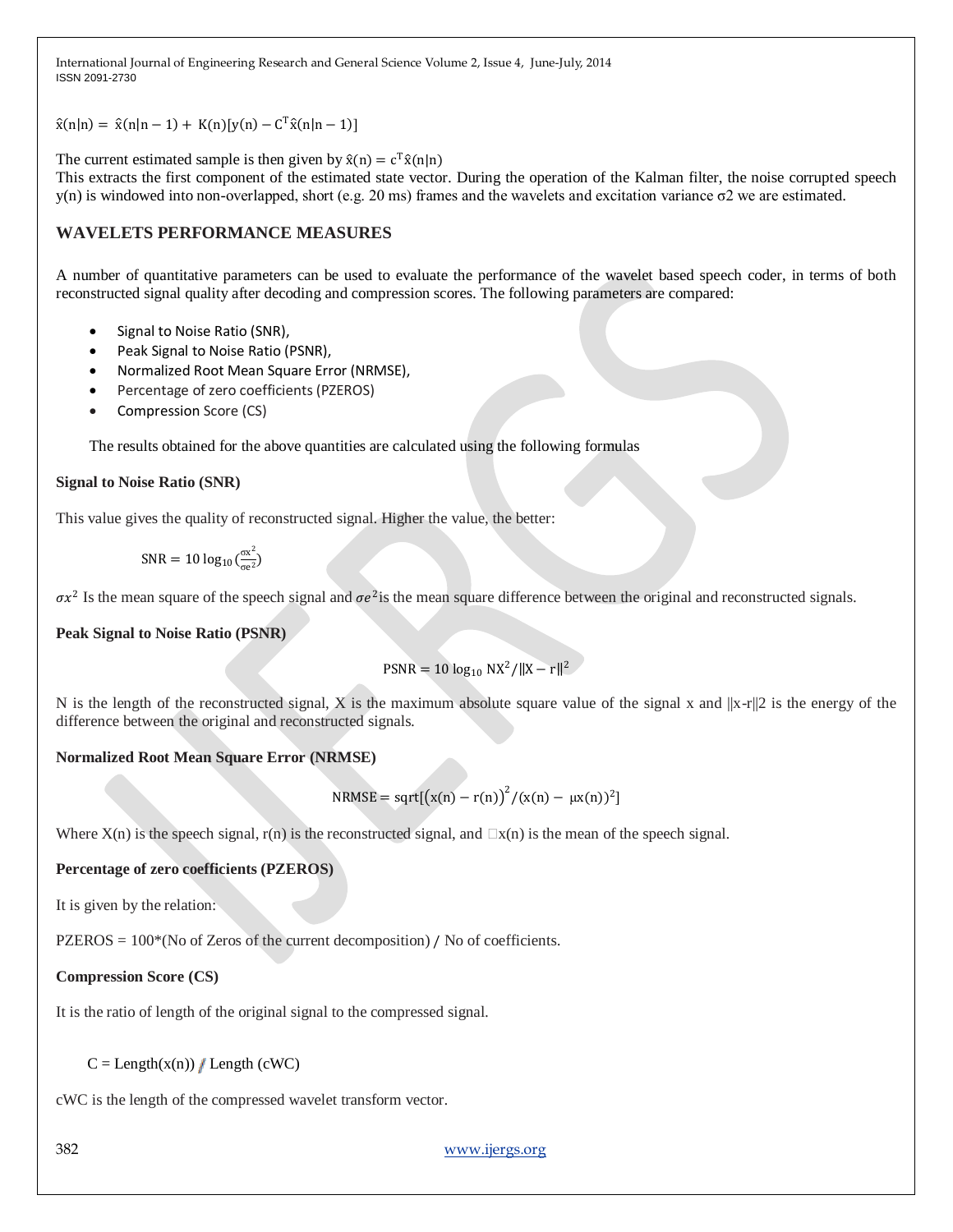#### **Effects of Threshold**

In this experiment, there is a need to study the effects of varying threshold value on the speech signals in terms of SNR and compression score. For db20 at level 2, the threshold value was slowly increased, and the corresponding values of the SNR and Compression score were recorded in Tables 1 and 2:

| <b>Threshold</b><br>Values | <b>SNR</b> | <b>Compression Score</b> |  |
|----------------------------|------------|--------------------------|--|
|                            | 4.81       | 45.88                    |  |
|                            | 4.83       | 45.29                    |  |
|                            | 4.82       | 45.22                    |  |
| Q                          | 4.89       | 45.16                    |  |

#### **Table 1. Male**

#### **Table 2. Female**

| <b>Threshold</b><br><b>Values</b> | <b>SNR</b> | <b>Compression Score</b> |
|-----------------------------------|------------|--------------------------|
|                                   | 3.19       | 37.01                    |
|                                   | 3.20       | 36.86                    |
|                                   | 3.23       | 37.04                    |
|                                   | 3.19       | 37.51                    |

#### **RESULT**

As shown in table 1 and 2 a speech files, in spoken English language spoken, is recorded by male and female, the effects of varying threshold value on the speech signals in terms of SNR and compression score were observed at different levels.

There are many factors affect the wavelet based speech

coders' performance, mainly what compression ratio could be achieved at suitable SNR value with low value of NRMSE. To improve the compression ratio of wavelet-based coder, we have to consider that it is highly speaker dependent and varies with his age and gender. That is low speaking speed cause high compression ratio with high value of SNR. Increasing the scale value in wavelet-based speech coder gives higher compression ratios.

From table 3, kalman filter with wavelet coding has the better peak signal to noise ratio (PSNR) compared to the wavelet transform.



### **Figure 1: Output Waveform**

383 [www.ijergs.org](http://www.ijergs.org/)